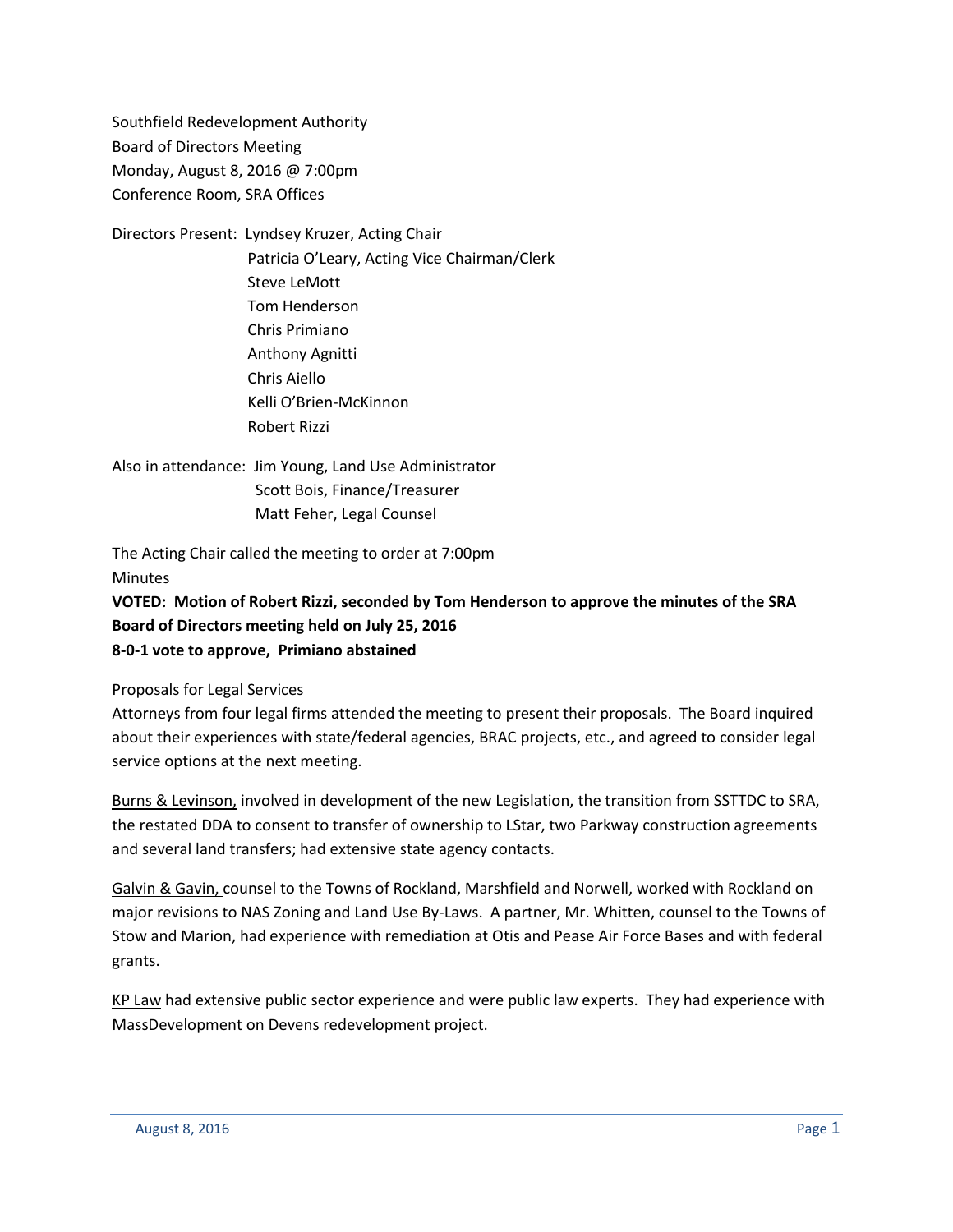Sherin & Lodgen, counsel to the Boston Redevelopment Authority, MassDOT and Mass Turnpike Authority, had experience with federal grants and the NEPA process, and also with Town of Alston's special legislation.

## Applicable Subdivision Board

Performance Bond Release/Replacement

Mr. Young noted that this item was not ready since a draft form of Replacement Bond had not yet been received from LStar for legal counsel review.

## ANR Plan, Parkway Phase 1

Mr. Feher noted amendments to the New Legislation (Section 19C) that require LStar to transfer ownership of the existing Bill Delahunt Parkway to the Towns or SRA. He also noted there was a time critical deadline to complete the land transfer in order for the Commonwealth to refinance the Parkway bonds. Ms. Kruzer noted that both LStar and SRA counsels were working on the expeditious transfer of land, but there were several steps involved in the process for SRA to accept the Parkway. Mr. Young noted the ANR Plan was reviewed by Staff and Counsel, the Plan included 13 parcels within the existing right-of-way and 23 easement areas (drainage, utilities and wildlife crossings) along that stretch of roadway, one parcel (Lot #7), located in the Perimeter Area, required endorsement from the Rockland Planning Board. The Board was informed that Parkway Maintenance Agreements between SRA/LStar and SRA/Rockland were time critical.

Mr. Henderson noted the Rockland Planning Board had a meeting scheduled for Thursday, August 11<sup>th</sup>; he offered to assist in getting the ANR Plan on their Agenda. SRA staff would deliver ANR Plans, Form A Application and filing fee to Rockland first thing in the morning.

## Board Measure 16-038

**VOTED: Motion of Tom Henderson, seconded by Chris Aiello that Approval under the Subdivision Control Law is not required for the subdivision of land as shown on the plan entitled 'Approval-Not-Required Plan – Bill Delahunt Parkway, Southfield, Weymouth and Rockland, MA' dated August 5, 2016**

## **Unanimous vote**

Parkway Phase 1 Deed, Easements and Maintenance Agreement

Ms. Kruzer noted that the Parkway Maintenance Agreement with LStar would require LStar to cover the cost of Parkway maintenance, and that a response from LStar on SRA's edits to the draft agreement was still pending. Mr. Feher indicated that LStar was still working on the Title Commitment and a Partial Release of Mortgage. Mr. Young noted that progress was made on the final form of the Deed, the Easement Agreement and the Bill of Sale. There was no recommendation for Board action at this time. **VOTED: Motion of Tom Henderson, seconded by Kelli O'Brien-McKinnon to table the discussion of the Parkway Phase 1 Deed, Easements and Maintenance Agreement to the next meeting Unanimous vote**